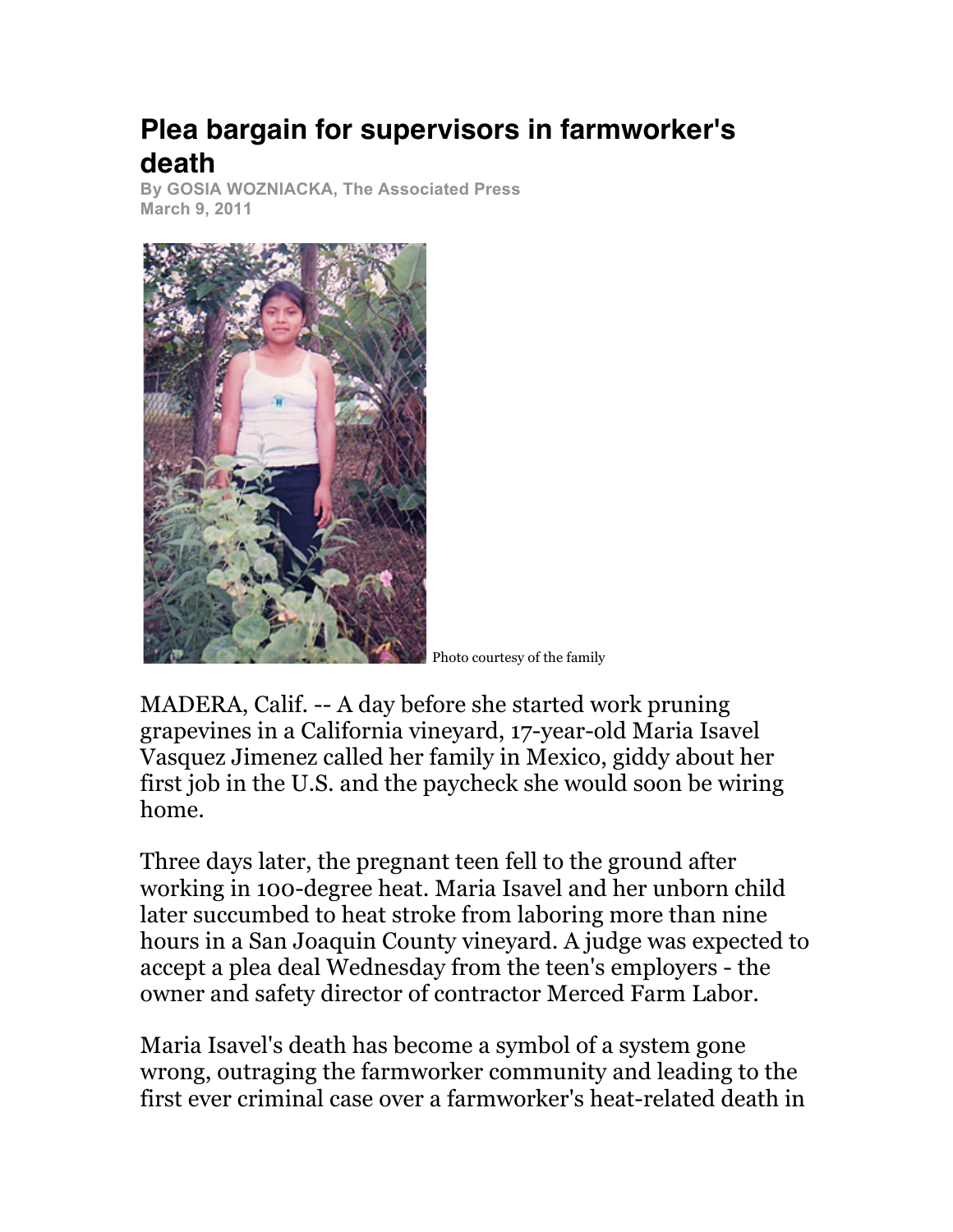the country. Heat regulations, which California introduced in 2005 as the nation's first, were in place to protect the state's 450,000 seasonal workers, but farmworker advocates say the rules were routinely violated.

Maria De Los Angeles Colunga, owner of Merced Farm Labor, and her brother, Elias Armenta, the company's safety director, were charged with involuntary manslaughter in Maria Isavel's death. Farmworkers advocates say their plea bargain, which carries community service hours but no jail time, is unacceptable and could undermine the 2005 law.

"It's hard to imagine that... the only action against the employers is some type of community service and a small fine," United Farm Workers President Arturo Rodriguez. "That does not demonstrate any commitment to laws that protect workers."

Mari, as the family called her, grew up in the Mixteca town of San Sebastian Nopalera, population 5,000. When she was 8, her father was killed in a land dispute, plunging the family into poverty.

As the eldest daughter, Maria Isavel helped care for five siblings. Mother and daughter made and sold tamales and other food, her family said, and she also toiled in the fields, earning about 50 pesos or \$4 per day.

"She was always ready to work," her mother, Jovita Margarita Jimenez, said in a phone interview. "She was full of ideas. We were always talking, planning what to do next. We confided in each other and worked together to survive."

Maria Isavel aspired to be a hair stylist; her friends came to her to have their hair fixed. After graduating from junior high school in 2005 with exemplary grades, she enrolled in a trade school but couldn't afford the fees, so she dropped out.

Her brother, Roberto Valentin, said the teen saw townspeople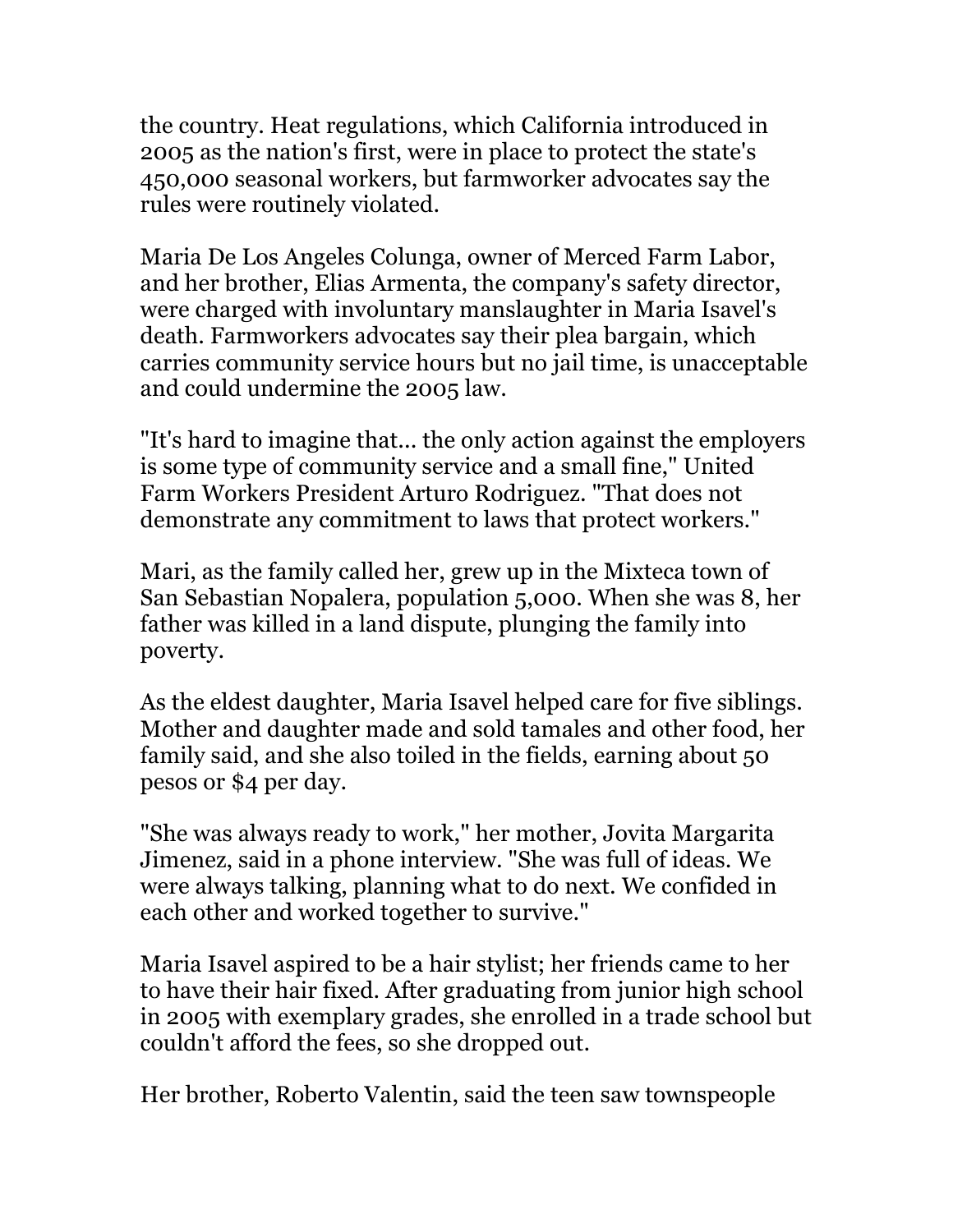who worked in the U.S. with new cars and homes, while her family struggled to buy food. She decided to follow in the footsteps of her fiance and her brother to California.

"She told me, 'Mom, I need to earn some money. I don't want my brothers and sisters to suffer anymore. I don't want others to humiliate them because we're poor,'" her mother recalled.

Over her family's protests, Maria Isavel went to Putla, about three hours away, where she contacted a smuggler. After one failed attempt of crossing the desert to Arizona, she made it to Phoenix, then joined her fiance in Madera, Calif.

Working in the almond orchards, her fiance, Florentino Bautista, saved enough for a silver engagement ring. But two never married; Maria Isavel, who was two months pregnant, died five days after Mother's Day 2008.

Bautista testified that when the teen collapsed, no one called 911, and the foreman recommended that she rest in a hot van and be revived with a wet towel and rubbing alcohol. Inspectors later found that Merced Farm Labor failed to provide water, shade and safety training.

In 2008, an Associated Press investigation found that the understaffed California Division of Occupational Safety and Health failed to consistently hold employers accountable for workers' deaths. Since 2005, 13 farmworkers have died of heat stroke.

Merced Labor had previous worker safety citations, and after Maria Isavel's death, it surrendered its license. The agricultural firm also was hit by a record \$262,700 fine.

Defense attorney Randy Thomas could not be reached for comment, but he has said that "enough time has elapsed, and everyone needs to move along with their lives. My clients are very, very nice people and very remorseful."